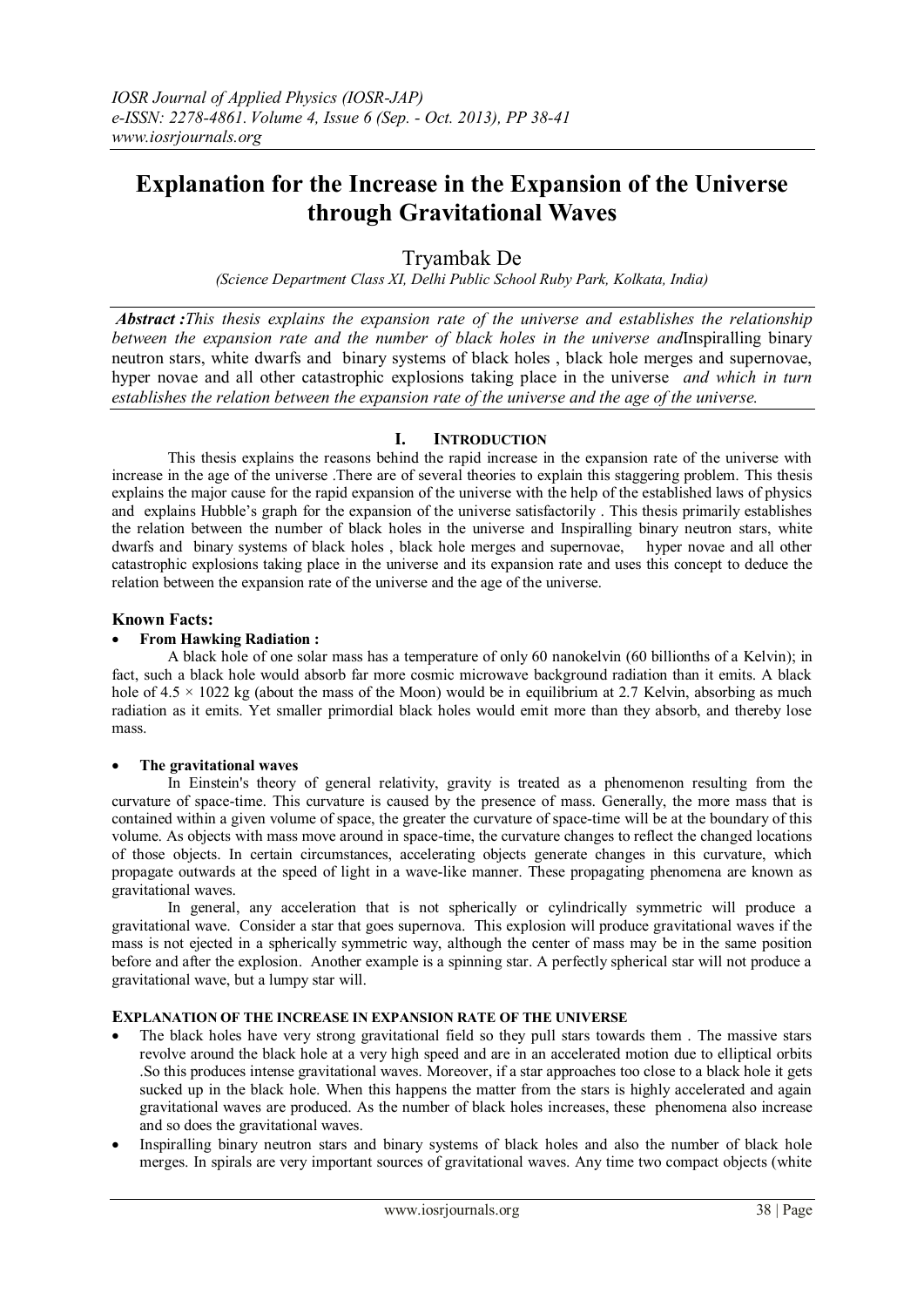dwarfs, neutron stars, or [black holes\)](http://en.wikipedia.org/wiki/Binary_black_hole) are in close orbits, they send out intense gravitational waves. As they spiral closer to each other, these waves become more intense.

## **1.1 Interferance Of Waves:**

- The gravitational waves are a type of waves so they undergo interference like all other waves.
- They can undergo constructive as well as destructive interference.
- Due to the constructive interference of several gravitational waves the amplitude of the resultant gravitational wave increases .This increase in amplitude of the gravitational wave means that the amplitude of the crest of the resulting wave also increases.
- Now, when his crest of increased amplitude passes through a region of less intensity of gravitational field which can be represented by a shallow curvature in the space-time, then it can easily nullify this curvature in space time caused by the resultant gravitational field of two galaxies placed far apart from each other on astronomical scales.
- Now, if the amplitude of the resultant gravitational wave is greater than the depth of the shallow space time curvature then the amplitude of the resultant wave reduces but is not nullified.
- This resultant wave of reduced amplitude now continues to propagate and imparts some (though small) momentum to the galaxies after nullifying their mutual gravitational forces of attraction.
- If this is continued continuously for a significant amount of time then it can cause the galaxies to drift apart.

# **1.2. Important relation:**

- Now we arrive at an important result from the discussion in section 1.1.
- The expansion rate of the universe (**Euniverse**) is proportional to the amplitude and frequency of the resultant gravitational wave and also to the time period of exposure of the galaxies to the resultant gravitational wave produced due to constructive interference .
- **Euniverse α A\*ν\*t ………….(1)**
- Where A=amplitude of the resultant gravitational wave produced due to constructive interference of the gravitational waves.
- t= time period of exposure of the galaxies to the resultant gravitational wave produced due to constructive interference.
- ν= frequency of the resultant gravitational wave produced due to constructive interference of the gravitational waves.

#### **1.2 The deduction of the relation between the number of black holes and the expansion rate of the universe**

- **Now we have Euniverse α A\*ν\*t**
- **A\* ν α C**
- **Where C= number of constructive interference of gravitational waves**
- $C \alpha N_b$
- **Nb =**number of black holes in the universe and Inspiralling [binary neutron stars,](/wiki/Neutron_star) white dwarfs and binary systems of black holes and black hole merges and supernovae, hyper novae and all other catastrophic explosions taking place in the universe
- **Euniverse α N<sup>b</sup> \* t ………………(2)**
- Now as the age of the universe increases the number of black holes also increases as more and more of the super massive stars collapse or die out with increase in the age of the universe and so the number of black holes in the universe also increases. Again most of the black holes formed are massive having masses several times that of the sun. So instead of evaporating on account of hawking radiation, they absorb more amount of electromagnetic radiation and so its mass keeps on increasing. As the rate of destruction of black holes is much slower and almost negligible as most of them are super massive and have almost no possibility of evaporating so on the whole the number of black holes in the universe is increasing with time, that is, with the age of the universe.

Also the probability of finding inspiralling [binary neutron stars](/wiki/Neutron_star) and binary systems of black holes ,black hole merges, white dwarfs and also the number of supernovae, hyper novae and all other catastrophic explosions taking place in the universe (after big bang) increases with the age of the universe .

- **N<sup>b</sup> α Tuniverse ………………….(3)**
- **Where Tuniverse = Age of the universe.**
- **So we can say that**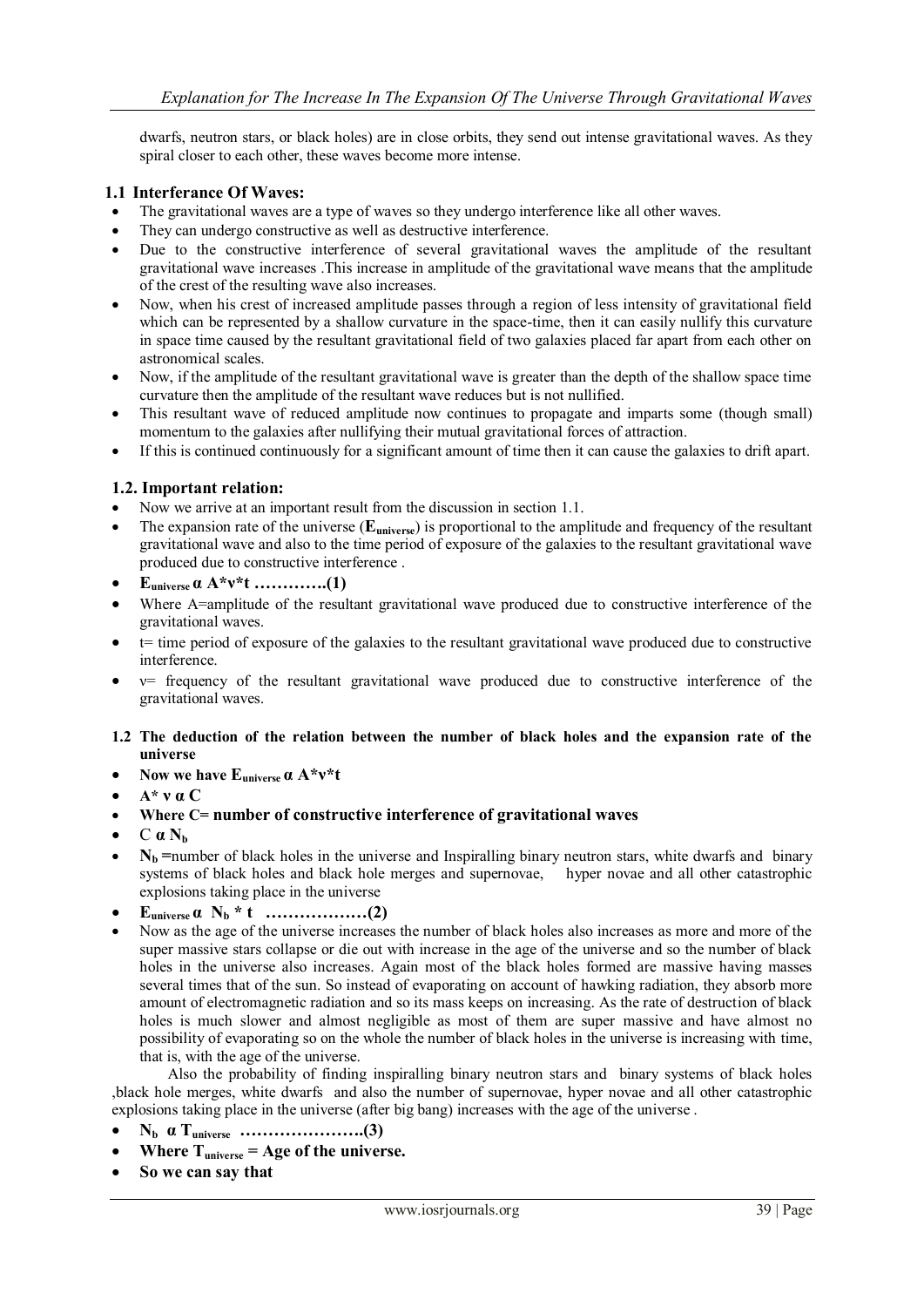- **Euniverse α Tuniverse \* t ………………….(4)**
- **Now again we have t α Tuniverse ……………..(5)**
- **This is because as the age of the universe increases naturally the time period of exposure of the galaxies to the resultant gravitational wave produced due to constructive interference should also increase.**
- **Euniverse α Tuniverse \* Tuniverse**
- $\bullet$  This implies  $\text{E}_{\text{universe}} \alpha$  (T<sub>universe</sub>)<sup>2</sup>
- **This implies Euniverse = Ktd \* (Tuniverse ) <sup>2</sup> ……………….(6)**
- Where  $K_{td}$  is a constant of proportionality

# **II. Conclusion:**

From the result derived above :  $\mathbf{E}_{\text{universe}} = \mathbf{K}_{\text{td}} \cdot (\mathbf{T}_{\text{universe}})^2$ The following can be derived:

**Euniverse** is a measure of the change in distance between the galaxies

- $D_2 D_1 = K_{td} * (T_{universe})^2$
- **•** This implies  $(D_2 D_1) / (T_{universe}) = K_{td} * T_{universe}$
- **This implies**  $V = K_{td} * T_{universe}$
- **This implies**  $V / T_{universe} = K_{td}$
- This implies  $A_{universe} = K_{td}$
- **Where V** =  $(D_2 D_1)$  */*  $(T_{\text{universe}})$  and **V** is the velocity of separation */* drifting of the galaxies.
- **Auniverse = acceleration of the galaxies away from each other.**
- From this we can conclude that the expansion of the universe which in turn is a measure of the change in the average distance between the galaxies is changing with the square of the age of the universe, i.e., the galaxies are accelerating away from each other as derived above.
- But there is another important result associated with it.

This relation is not valid for the primordial universe as in that era the expansion rate was far greater than present day as soon after the big bang, which was a colossal explosion, was solely responsible for this expansion. But as the energy from the big bang dissipated initially the expansion rate of the universe slowed down but with increase in the age of the universe the expansion rate is increasing which is a direct consequence of the increase in the number of black holes and Inspiralling [binary neutron stars](/wiki/Neutron_star) and binary systems of black holes ,black hole merges and also the number of supernovae, hyper novae and all other catastrophic explosions taking place in the universe (after big bang).

- The graph of the expansion of the universe vs. Age of the universe is expected to be a parabolic curve not passing through the origin .
- $\bullet$



 $\frac{1}{11}$   $\frac{1}{11}$   $\frac{1}{11}$   $\frac{1}{11}$   $\frac{1}{11}$   $\frac{1}{11}$   $\frac{1}{11}$   $\frac{1}{11}$   $\frac{1}{11}$   $\frac{1}{11}$   $\frac{1}{11}$   $\frac{1}{11}$   $\frac{1}{11}$   $\frac{1}{11}$   $\frac{1}{11}$   $\frac{1}{11}$   $\frac{1}{11}$   $\frac{1}{11}$   $\frac{1}{11}$   $\frac{1}{11}$  the age of the universe from his theory and observations.

This graph can be precisely explained in terms of the above mentioned theory.

The portion of the curve from the  $-13.7$ billion years to 0(present) shows a decline in the expansion of the universe. This is because the expansion rate was far greater than present day as soon after the big bang, which was a colossal explosion, was solely responsible for this expansion. But as